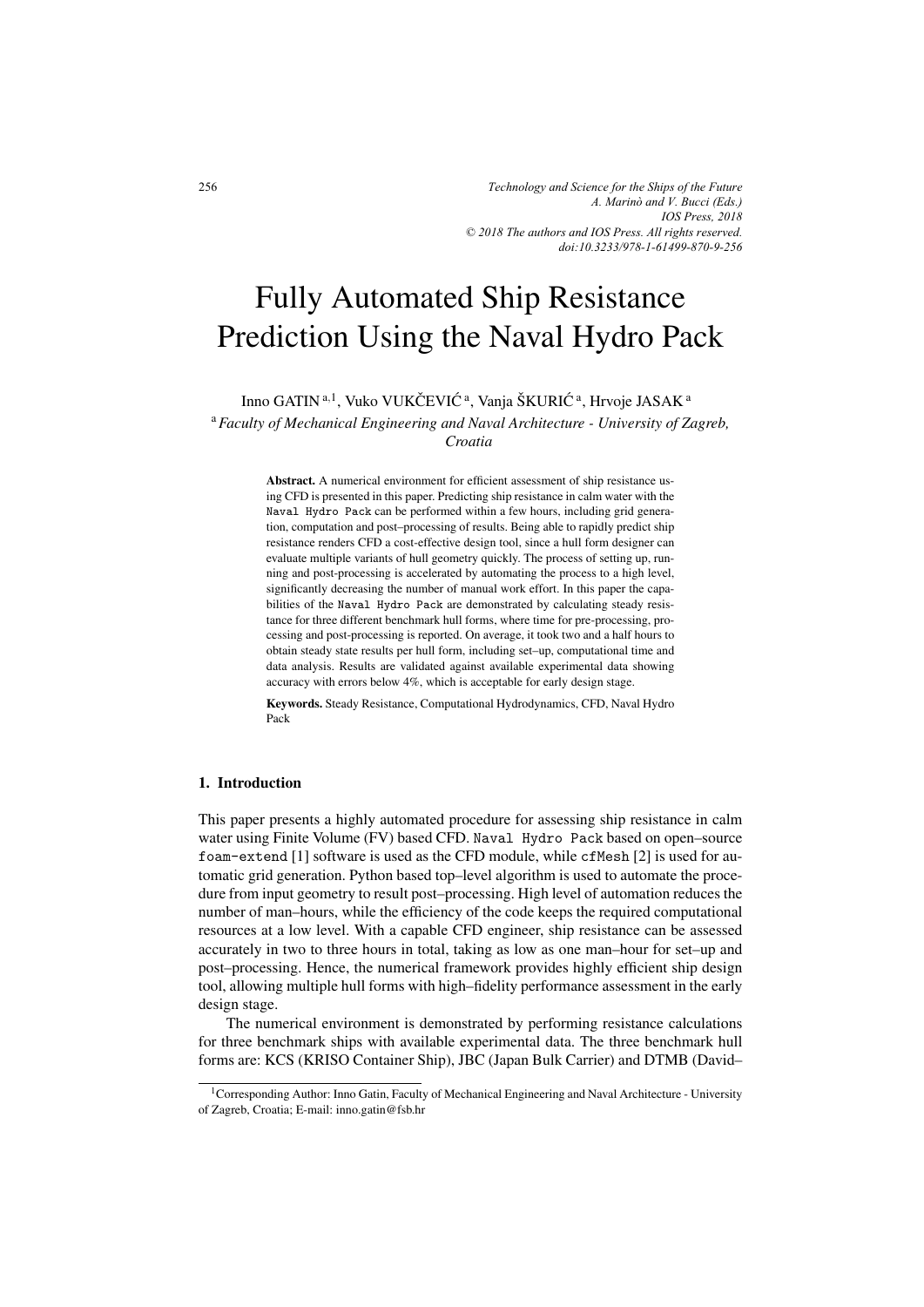Taylor Model Basin) 5512 hull. Results are compared to experimental values showing the accuracy of the developed numerical framework. Additionally, required man–hours and computational time is reported with a break–down from pre–processing to post– processing.

# 2. Numerical Framework

The numerical framework enabling rapid steady–state ship resistance calculation comprises the following:

- 1. Pre–processing:
	- *•* A Python based automated set–up and execution system code is developed which automatises the entire process with minimum input parameters. The environment is optimised for displacement hulls,
	- cfMesh open–source software is used for automatic grid generation, where years of experience and best practice are employed to generate a good quality near-hull computational grid,
	- *•* A special mesh assembly procedure has been developed where a combination of different foam-extend software utilities is used to extrude the computational grid in order to obtain a sufficiently large computational domain, while keeping the cell count acceptably low,
	- *•* Simulation is set–up automatically using Python, where best–practice settings are employed to obtain high accuracy and performance.
- 2. Processing:
	- The flagship numerical solver of the Naval Hydro Pack called navalFoam is used for the CFD simulation. The details regarding the numerical solver and the Naval Hydro Pack are given below.
- 3. Post–processing:
	- *•* Python based post–processing code is used to extract ship resistance, and to generate wake field plots in the propeller plane.

# *2.1. Numerical Model*

A two–phase, incompressible, viscous and turbulent flow is governed by the continuity and momentum equation [4]:

$$
\nabla_{\bullet} \mathbf{u} = 0, \tag{1}
$$

$$
\frac{\partial \mathbf{u}}{\partial t} + \nabla \bullet ((\mathbf{u} - \mathbf{u}_M)\mathbf{u}) - \nabla \bullet (\mathbf{v}_e \nabla \mathbf{u}) = -\frac{1}{\rho} \nabla p_d.
$$
 (2)

In Eqs. 1 and 2,  $\bf{u}$  presents the velocity field,  $\bf{u}_M$  denotes the velocity of the numerical grid [3], ν*<sup>e</sup>* stands for effective kinematic viscosity comprising kinematic fluid velocity and turbulent viscosity.  $\rho$  denotes the phase–wise fluid density field, while  $p_d$  stands for dynamic pressure, defined as:  $p_d = p - \rho g \cdot x$ . Here, g and x present the constant gravitational acceleration and radii vector, respectively.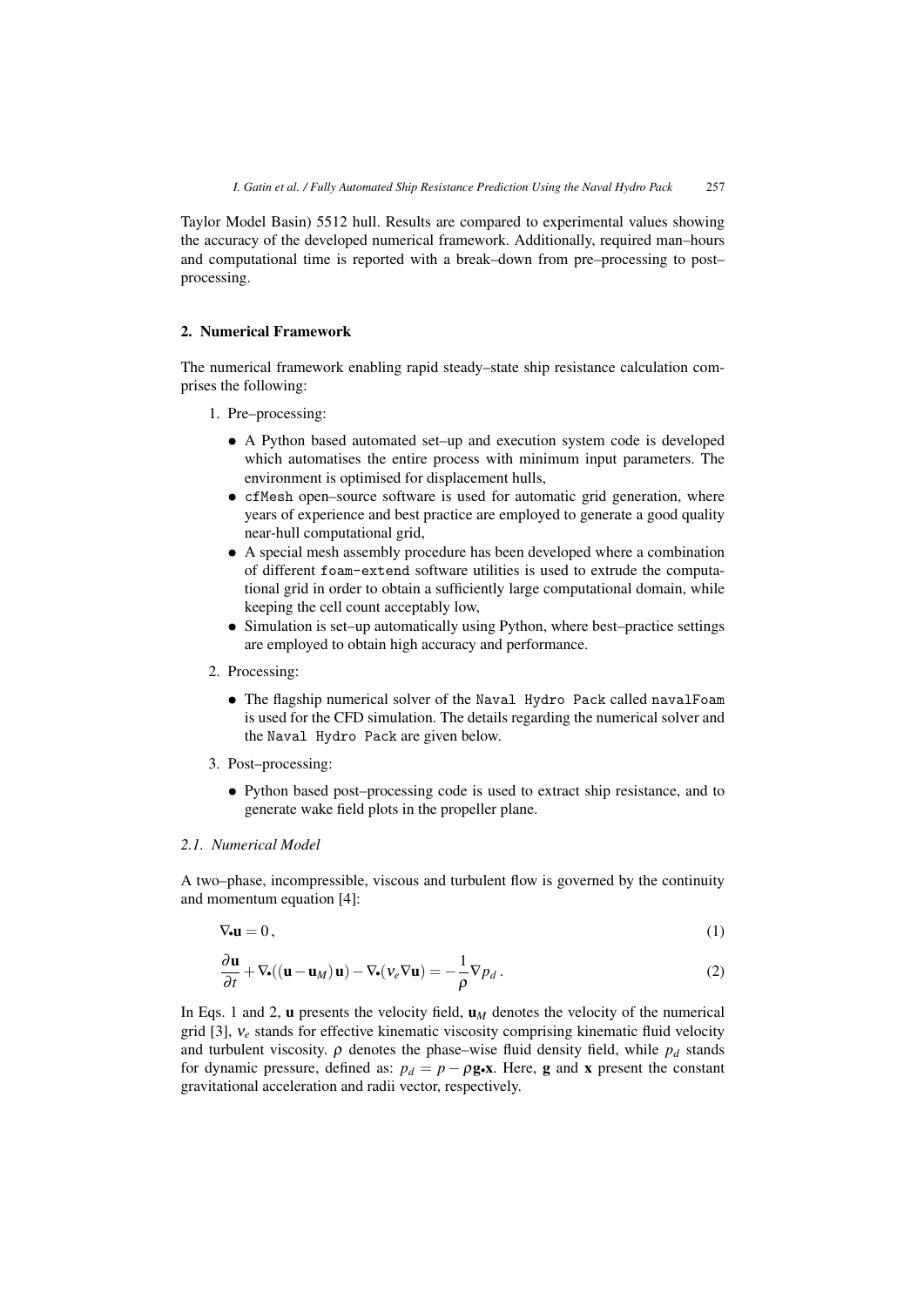The free surface dividing the two phases is convected using the Volume of Fluid (VOF) method, where the interface compression strategy is employed following [5]:

$$
\frac{\partial \alpha}{\partial t} + \nabla_{\bullet}(\mathbf{u}\alpha) + \nabla_{\bullet}(\mathbf{u}_r \alpha (1 - \alpha)) = 0, \qquad (3)
$$

where  $\alpha$  stands for the water volume fraction and  $\mathbf{u}_r$  is the interface–normal compression velocity.

In the Naval Hydro Pack, free surface discontinuities are treated with specialised interface–corrected discretisation schemes based on the Ghost Fluid Method (GFM) [4]. The GFM produces in a one–cell sharp interface with respect to dynamic pressure and density fields, mitigating problems related to non–physical smearing of the interface and spurious air velocities. In order to calculate dynamic sinkage and trim, rigid body motion equations are integrated in quasi–time until convergence. A geometric integration method is used to evolve the rigid body motion equations [6] while Lagrange multipliers are employed to confine the remaining degrees of freedom. In order to accelerate the convergence of dynamic sinkage and trim, artificial damping is added for the relevant degrees of freedom corresponding to critical damping of the oscillatory system. For turbulence modelling, *k*–ω SST turbulence model is used.

## 3. Numerical Simulations

Prediction of calm water resistance for three benchmark hull forms is presented in this section, comprising grid generation, result comparison and man–hours and computational time requirements. All simulations are performed on 64 cores of Intel Xeon Processors, E5-2637 v3, 15M Cache, 3.50 GHz, while a desktop PC is used for generating computational grids.

Tab. 1 shows ship characteristics for the KCS, JBC and DTMB 5512 hull forms in full scale, where  $\lambda$  denotes the model scale. All simulations are performed in model scale to permit direct comparison with the experiment. Experimental values for KCS and JBC are found on the website of Tokyo 2015: A Workshop on CFD in Ship Hydrodynamics [7]. The experimental values for the DTMB 5512 hull are taken from the web site of the Iowa Institute of Hydraulic Research [8].

| Item          | <b>KCS</b> | <b>JBC</b> | <b>DTMB 5512</b> |
|---------------|------------|------------|------------------|
| $L_{pp}$ , m  | 230        | 280        | 142              |
| $\nabla, m^3$ | 52030.0    | 178369.9   | 8702.7           |
| V, kt         | 24         | 14.5       | 14.6             |
| F,            | 0.26       | 0.142      | 0.201            |
|               | 31.6       | 40         | 46.6             |

#### Table 1. Ship characteristics

## *3.1. Grid Generation*

Computational grids are generated based on the surface mesh and input ship data such as length, beam, draught, depth and forward speed. Hull geometry needs to be prepared in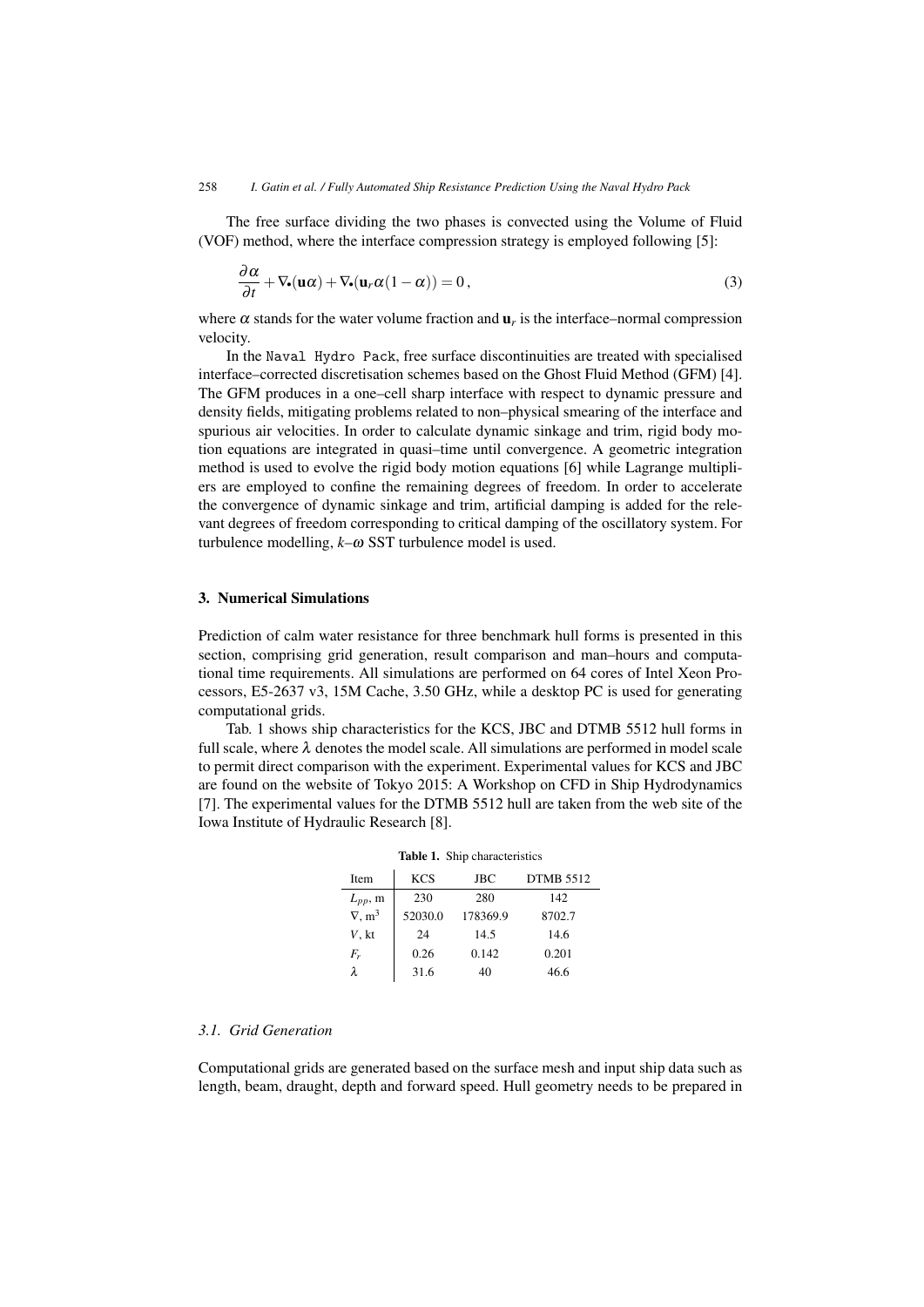the stereolitography (.STL) format, adhering to the coordinate system used by the grid generation algorithm. Tab. 2 shows basic grid information for the three benchmark hulls, including the computational time needed for grid generation. Figs. 1, 2 and 3 show a view of the computation grids for KCS, JBC and DTMB 5512 model, respectively.

|               | <b>KCS</b> | JBC.    | <b>DTMB 5512</b> |
|---------------|------------|---------|------------------|
| No. Cells     | 1609281    | 1733267 | 2219751          |
| No. Hexahedra | 1.576009   | 1699753 | 2183431          |
| CPU Time, min | 10         | Q       | 13               |

Table 2. Grid characteristics and computational time for grid generation.



Figure 1. Computational grid for the KCS model.



Figure 2. Computational grid for the JBC model.



Figure 3. Computational grid for the DTMB 5512 model.

# *3.2. Numerical Results*

The numerical framework automatically averages the steady state items such as resistance, dynamic sinkage and dynamic trim. In addition, iterative numerical uncertainties are reported for all items, which are calculated as the amplitude of result oscillation during last 200 iterations [11]. No grid convergence study is performed for these cases since this is computationally expensive and prohibitive for industrial applications. Instead, the numerical framework has been verified in the past on similar cases [11], where numerical uncertainty intervals overlap with experimental results proving the validity of the method. Convergence of the total resistance coefficient  $C_t$  for the three hull forms is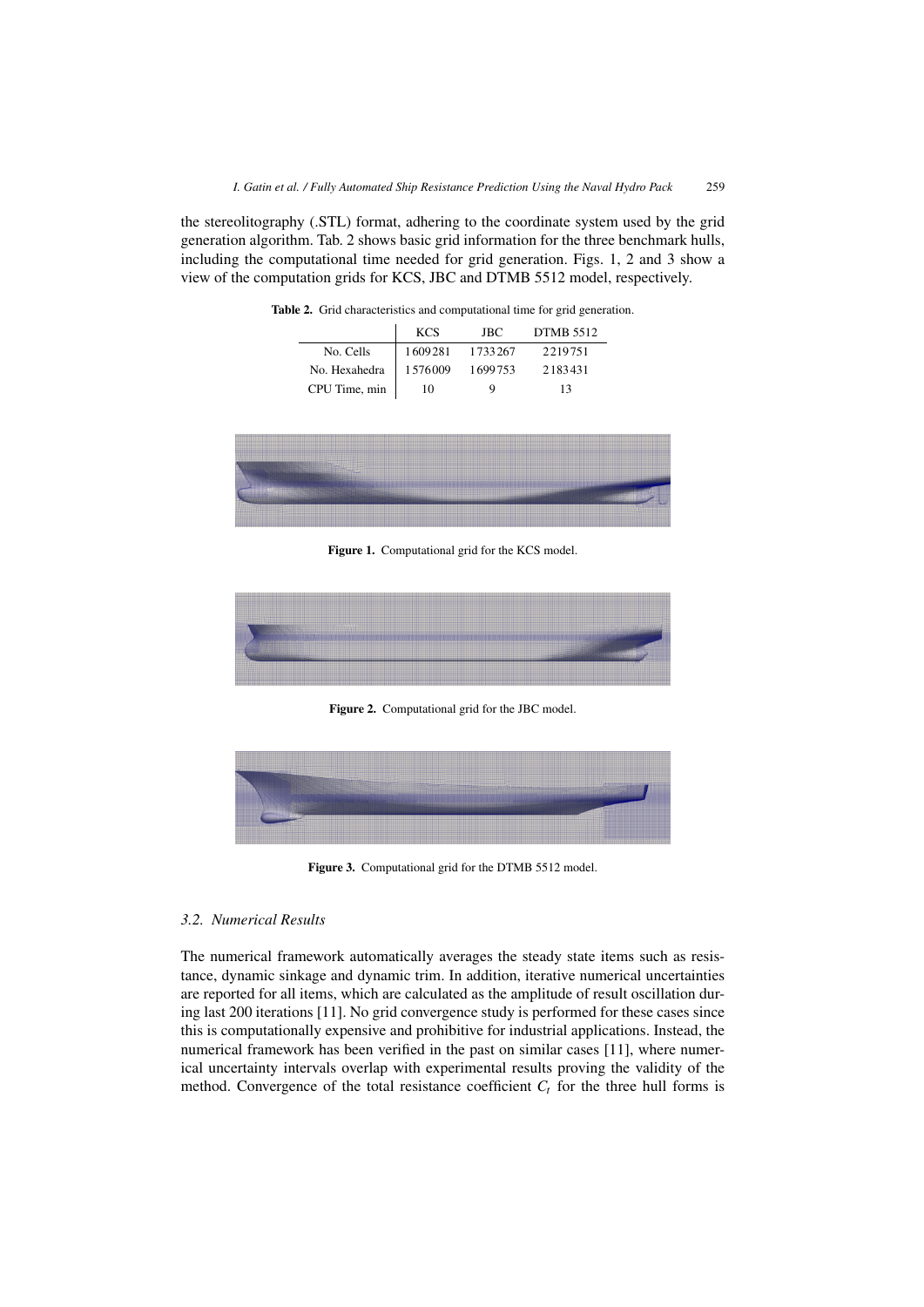shown in Fig. 4. Apart from the numeric results, propeller plane wake field plots conforming to ITTC standards [10] are automatically generated, giving basic information for preliminary propeller design.

Results for all three hull forms with numerical uncertainties and comparison to experimental results are shown in Tab. 3. Here,  $C_t$  is the total resistance coefficient, Δ denotes the numerical uncertainty of the item, *EFD* denotes the experimental values,  $E_{rr}$  denotes the error with respect to experimental values calculated as  $E_{rrx}$  =  $(x_{EFD} - x)/x_{EFD}$ , where *x* denotes a general variable.  $\sigma$  denotes the dynamic sinkage in full scale, while  $\tau$  denotes dynamic trim (positive for bow up). Resistance results are within 4% of experimental values, which is acceptable accuracy from ship design point of view. For KCS and JBC the dynamic sinkage and trim are well predicted, with errors below 7 cm and 0.02 *<sup>o</sup>*, respectively. For the DTMB 5512 hull, there is a discrepancy between experimental results for dynamic sinkage and trim available in [8] and [9], hence the comparison is omitted.

Figs. 5, 6 and 7 show axial flow coefficients graphs in the propeller plane for KCS, JBC and DTMB 5512 hull, respectively, automatically generated by the post–processing module. It can be seen from the plots that DTMB 5512 has the most slender form, followed by KCS. Being a bulk carrier, JBC exhibits high flow coefficients, with clearly visible hook vortices.



Figure 4. Convergence of total resistance for KCS, JBC and DTMB 5512.

#### *3.3. Man–Hours and Computational Time*

The objective of this work is to minimise the amount of man–hours and computational time needed to predict ship steady resistance using CFD. In that respect, this section presents the amount of man–hours and computational time spent for each of the benchmark hull forms, with a break–down to pre–processing, processing and post–processing.

Tab. 4 shows the man–hours break–down for individual hull forms and in total. In average, it took 1:07 man–hours for pre and post–processing per hull form. In order to establish the total time needed to get the steady resistance results, computational time for each hull form is presented in Tab. 5. It took 1:11 hours on average to converge the results on the modest cluster, while the grid generation took only 11 minutes.

The summary of the required time to obtain results for individual hulls is presented in Tab. 6. Average time needed to obtain steady resistance results for one hull form is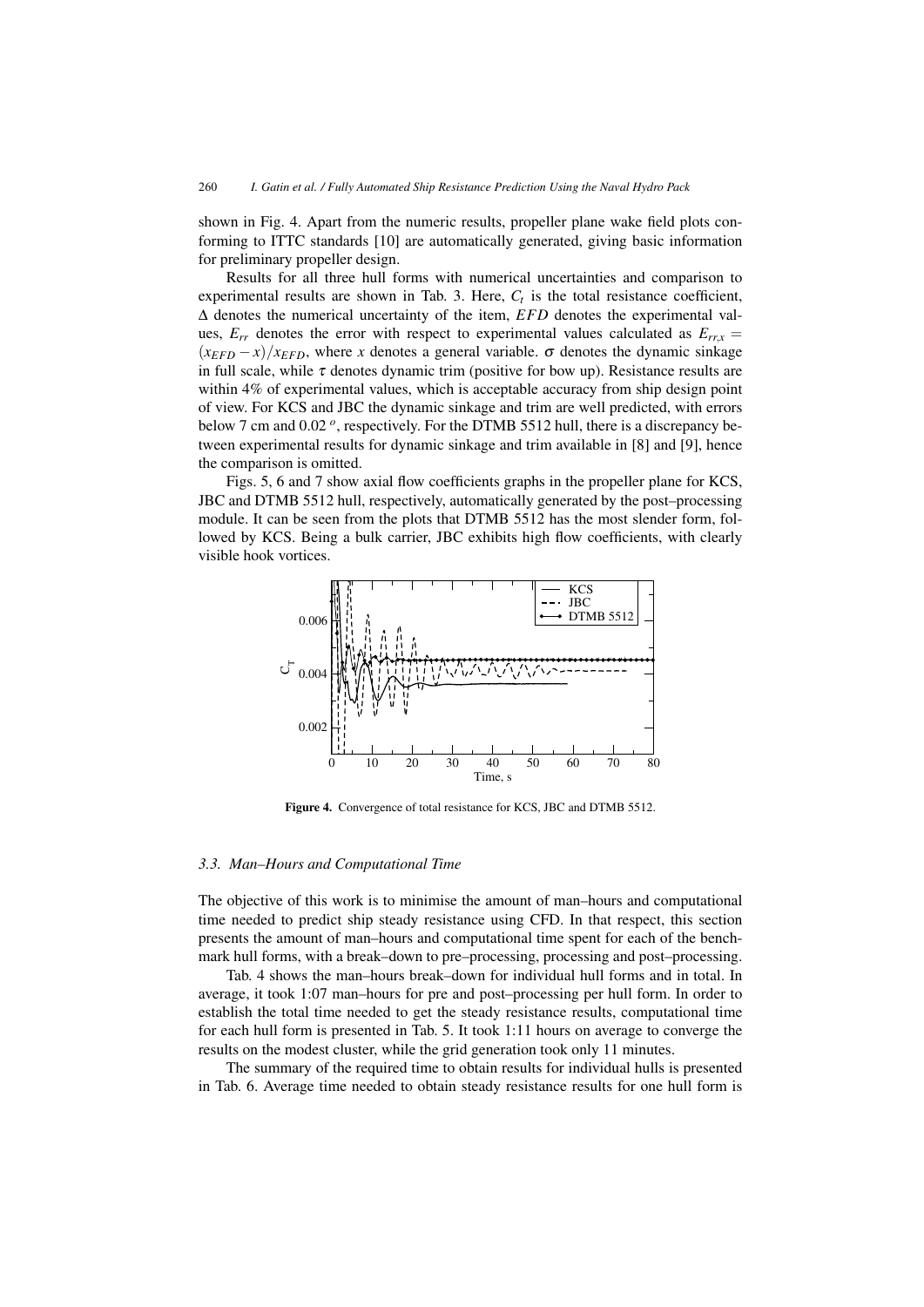| Item                        | <b>KCS</b>           | <b>JBC</b>            | <b>DTMB 5512</b>      |  |
|-----------------------------|----------------------|-----------------------|-----------------------|--|
| $C_t$ x $10^3$              | 3.64                 | 4.13                  | 4.54                  |  |
| $\Delta C_t \ge 10^3$       | 0.005                | 0.009                 | 0.011                 |  |
| $C_{t,EFD}$ x $10^3$        | 3.711                | 4.29                  | 4.50                  |  |
| $E_{rr,Ct}$ , %             | 1.9                  | 3.7                   | $-0.9$                |  |
| $\sigma$ , m                | $-0.441$             | $-0.31$               | $-0.08$               |  |
| $\Delta \sigma$ , m         | $1.0 \times 10^{-5}$ | $3.75 \times 10^{-5}$ | $5.7 \times 10^{-5}$  |  |
| $\sigma$ <sub>EFD</sub> , m | $-0.445$             | $-0.24$               | N/A                   |  |
| $E_{rr,\sigma}$ , m         | 0.004                | 0.07                  | N/A                   |  |
| $\tau$ , $^{\circ}$         | 0.182                | 0.104                 | 0.21                  |  |
| $\Delta \tau$ , $^o$        | $2.4 \times 10^{-5}$ | $1.2 \times 10^{-5}$  | $1.05 \times 10^{-5}$ |  |
| $\tau_{EFD},{}^o$           | 0.169                | 0.103                 | N/A                   |  |
| $E_{rr, \tau}$ , $^o$       | $-0.013$             | $-0.001$              | N/A                   |  |

Table 3. Simulation results with comparison to experimental data.



Figure 5. Propeller plane wake field for KCS. Figure 6. Propeller plane wake field for JBC.

two and a half hours, including man–hours and computational time. In total, it takes 7 hours and 26 minutes to pre–process, simulate and post–process three hull forms, with the assumption that all processes are performed back–to–back. In reality, a CFD engineer can pre–process the second hull form while the first is being simulated, which reduces the overall time. Even if the engineer waits until all simulations are completed, three hull forms can be numerically evaluated in one day with modest computational resources. In practical ship design process, this means that at least three different hull geometry options can be tested in a single working day using CFD.

Table 4. Break–down of man–hours spent on individual hull forms.

|                                  |             | KCS JBC DTMB 5512 Average |      | Total |
|----------------------------------|-------------|---------------------------|------|-------|
| Pre-processing, h   $0:25$ 0:46  |             | 0:48                      | 0:39 | 1:59  |
| Post-processing, h   $0:36$ 0:30 |             | 0:18                      | 0:28 | 1:24  |
| Total, h                         | $1:01$ 1:16 | 1:06                      | 1:07 | 3:23  |

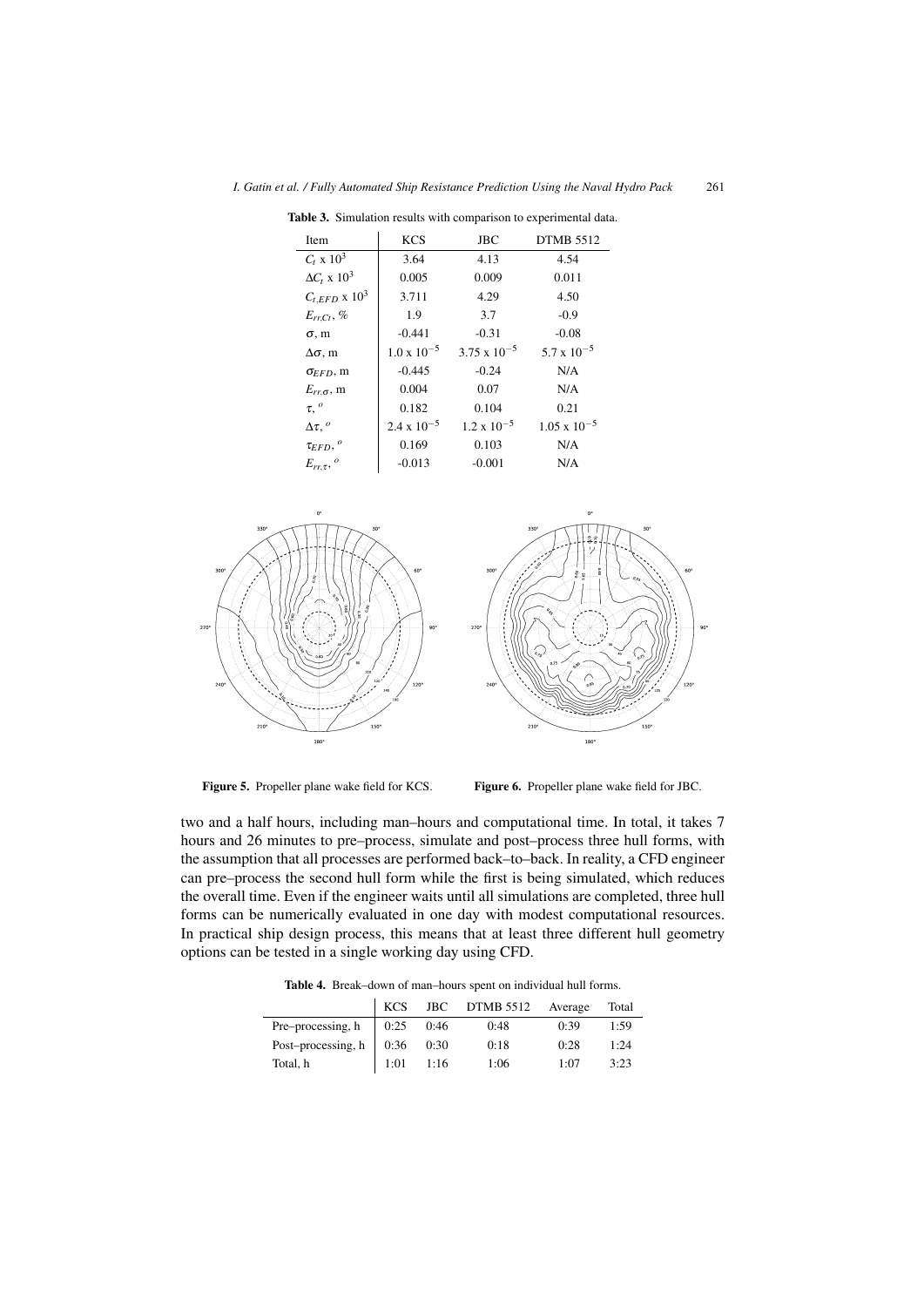

Figure 7. Propeller plane wake field for DTMB.

|  |  |  |  |  | <b>Table 5.</b> Computational time required for grid generation and running the simulations |  |
|--|--|--|--|--|---------------------------------------------------------------------------------------------|--|
|--|--|--|--|--|---------------------------------------------------------------------------------------------|--|

|                                | KCS           |      | JBC DTMB 5512 | Average | Total |
|--------------------------------|---------------|------|---------------|---------|-------|
| Grid generation, $h \mid 0:10$ |               | 0:09 | 0:13          | 0:11    | 0:32  |
| Simulation, h                  | 0:56          | 0:52 | 1:45          | 1:11    | 3:33  |
| Total, h                       | $1:06$ $1:01$ |      | 1:58          | 1:22    | 4:0.5 |

Table 6. Total time required for steady state simulations, combining man–hours and computational time.

|                            |             | KCS JBC DTMB 5512 Average Total |      |       |
|----------------------------|-------------|---------------------------------|------|-------|
| Man-hours, h   $1:01$ 1:16 |             | 1:06                            | 1:07 | 3:21  |
| CPU time, h   1:06 $1:01$  |             | 1:58                            | 1:22 | 4:0.5 |
| Total, h                   | $2:07$ 2:17 | 3:04                            | 2.29 | 7.26  |

## 4. Conclusions

A numerical framework enabling rapid evaluation of ship resistance in calm water using CFD is presented in this paper. The procedure is based on the Naval Hydro Pack software, where Python based top–level execution system is developed to automatise pre and post–processing of the simulations. High level of automation reduces the required man–hours to a minimum, enabling the method to be used in realistic industrial design processes.

The presented numerical framework is tested on three benchmark hull forms comparing the results with available experimental data. Comparison of resistance, dynamic sinkage and trim is reported, showing good accuracy with prediction of total resistance within 4% error for all hull forms. Results are post–processed by the Python based top– level code, including graphical representation of flow coefficient in the propeller plane, useful for propeller design.

For the complete process of pre–processing, simulating and post–processing of all three simulations, it took 7 hours and 26 minutes including man–hours and computational time. In average, it takes 1:07 man-hours to pre and post-process one hull form, and 1 hour and 22 minutes of computational time to perform the calculation. Hence, for one